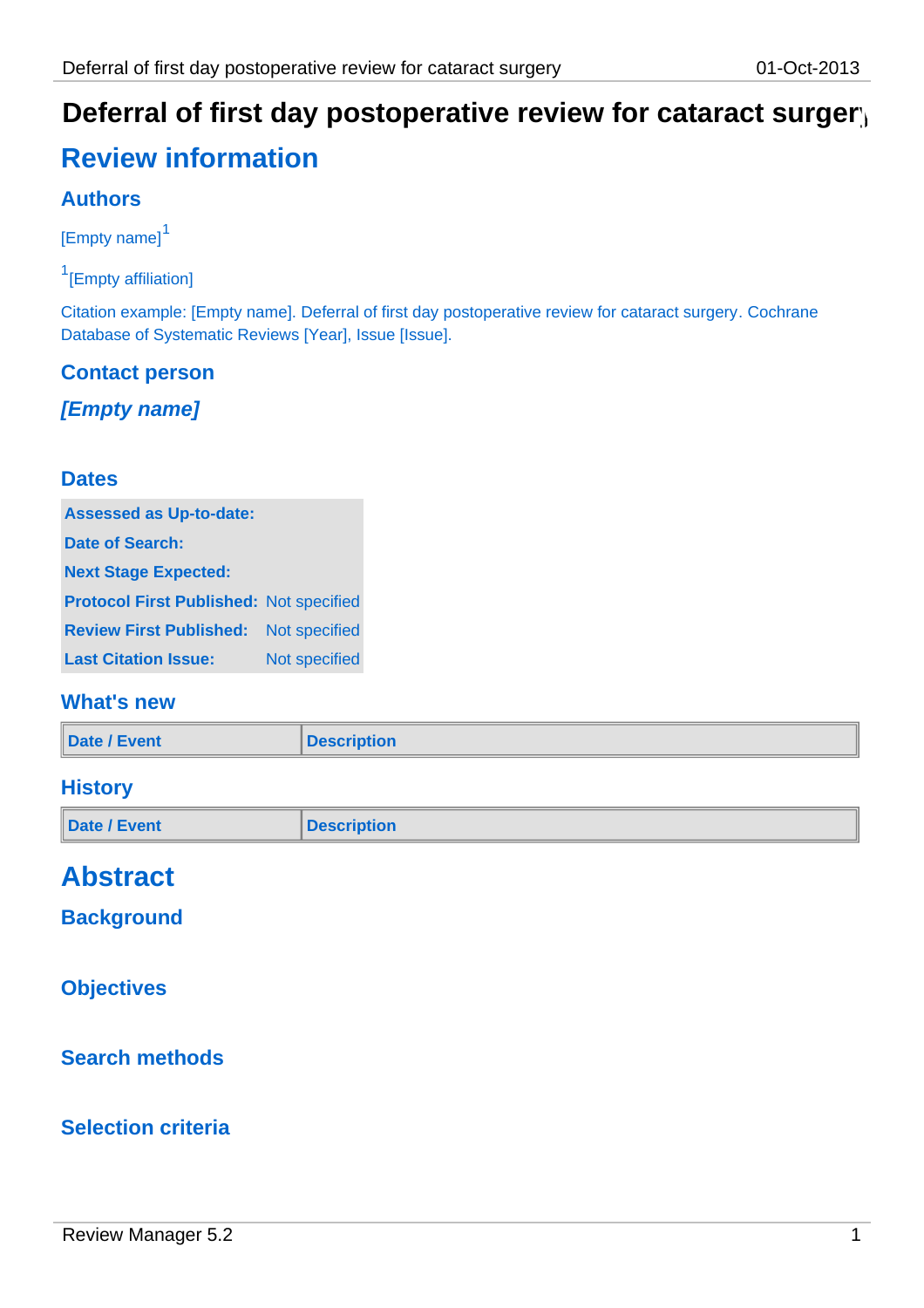**Data collection and analysis**

#### **Results**

**Authors' conclusions**

## **Plain language summary**

**[Plain language title]** [Summary text]

**Background**

**Description of the condition**

**Description of the intervention**

**How the intervention might work**

**Why it is important to do this review**

# **Objectives**

### **Methods**

#### **Criteria for considering studies for this review**

#### *Types of studies*

9) Timing of post-operative controls

- P: patients with age-related cataract undergoing cataract surgery
- I: No controls (but able to contact hospital/surgeon in case of need) versus standard control regime
- C: Loss of visual function due to untreated post-operative complications and patient satisfaction

O: 1) serious adverse events (including loss of visual acuity (final visual acuity <0.8 in patients without pre-existing ocular comorbidity)) **Kritisk**

2) overall subjective satisfaction **vigtig**

3) number of post-operative visits **vigtig**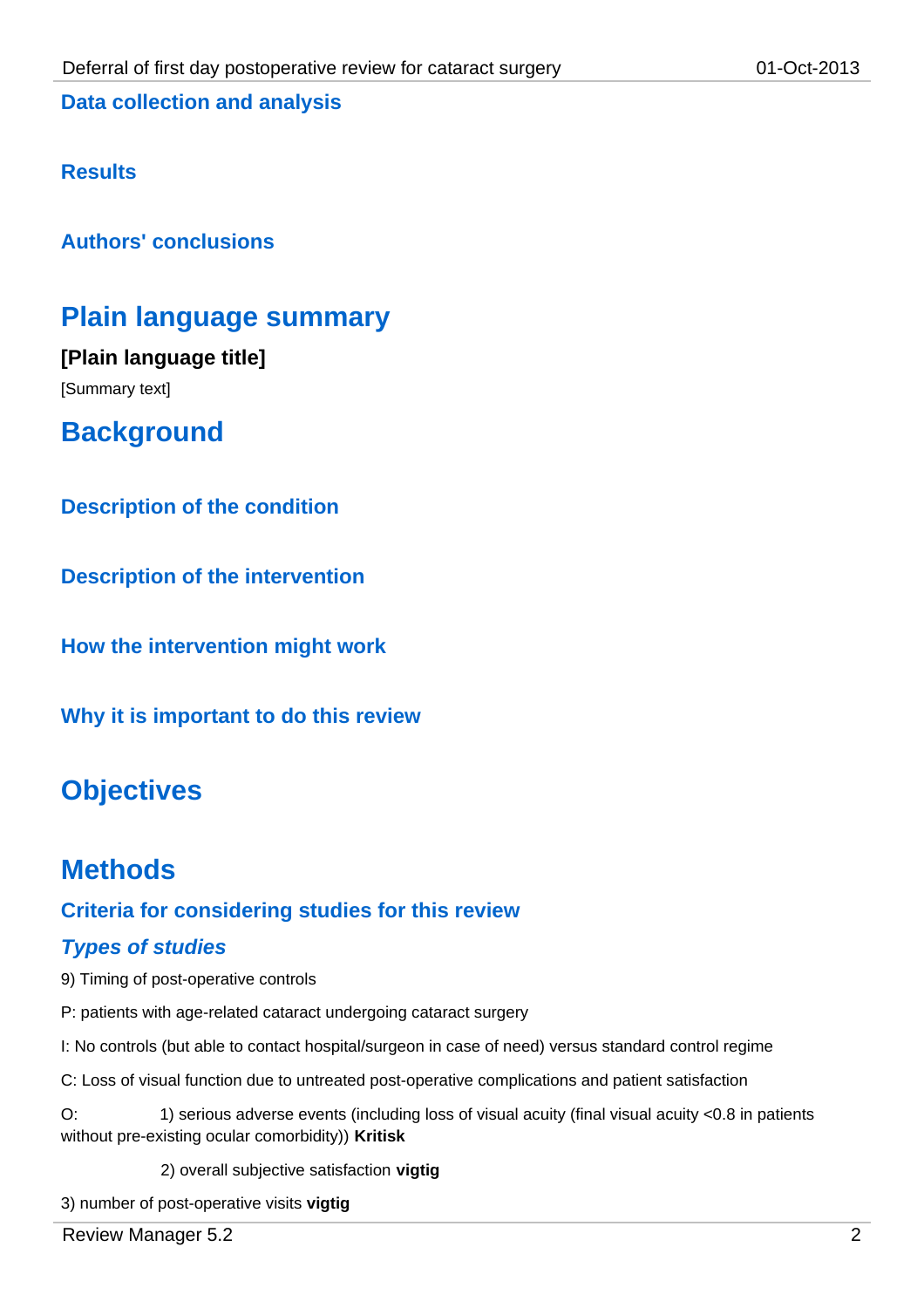*Types of participants*

*Types of interventions*

*Types of outcome measures*

Primary outcomes

Secondary outcomes

**Search methods for identification of studies**

*Electronic searches*

*Searching other resources*

**Data collection and analysis**

*Selection of studies*

*Data extraction and management*

*Assessment of risk of bias in included studies*

*Measures of treatment effect*

*Unit of analysis issues*

*Dealing with missing data*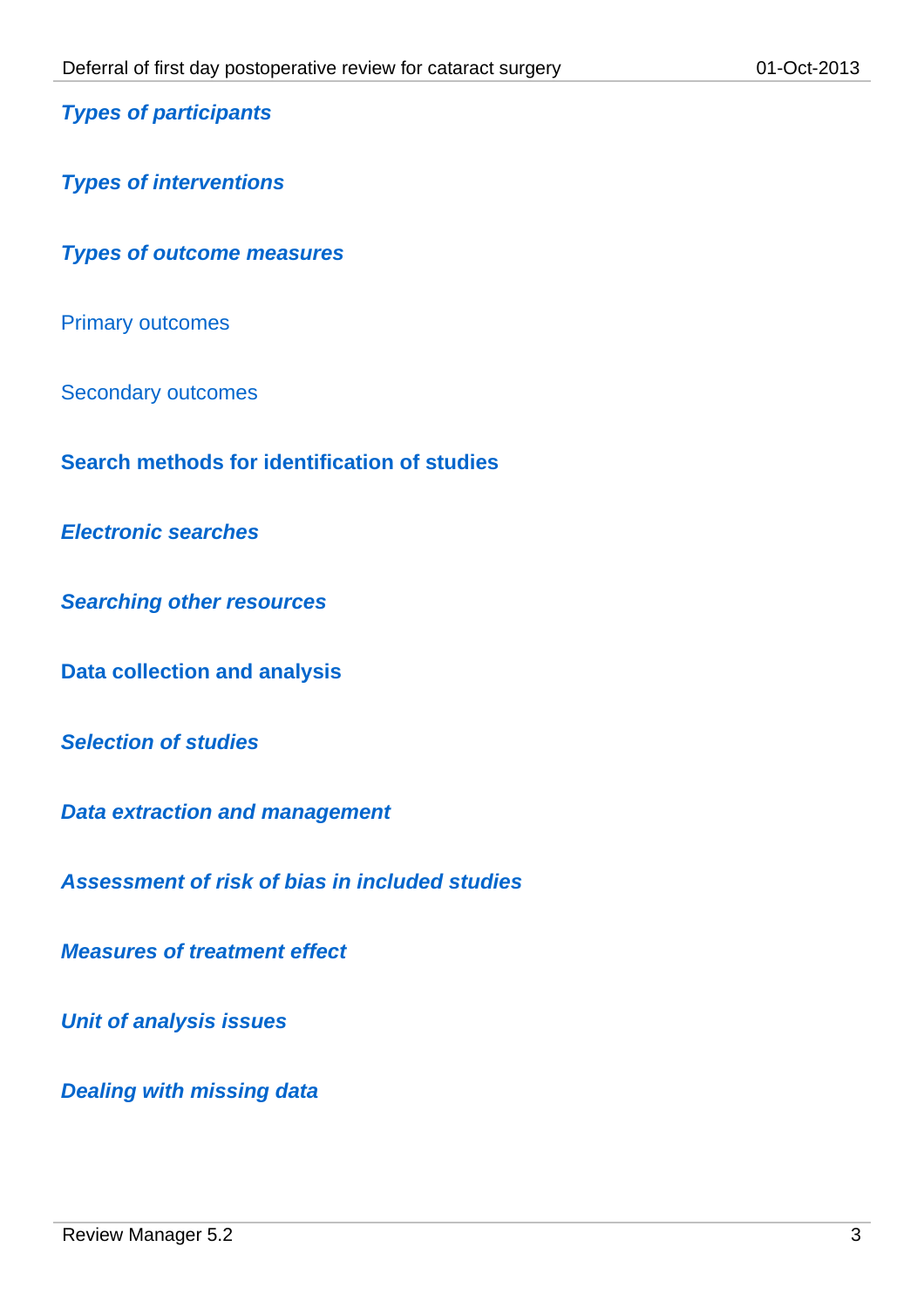*Assessment of heterogeneity*

*Assessment of reporting biases*

*Data synthesis*

*Subgroup analysis and investigation of heterogeneity*

*Sensitivity analysis*

### **Results**

**Description of studies**

*Results of the search*

*Included studies*

*Excluded studies*

**Risk of bias in included studies**

*Allocation (selection bias)*

*Blinding (performance bias and detection bias)*

*Incomplete outcome data (attrition bias)*

*Selective reporting (reporting bias)*

*Other potential sources of bias*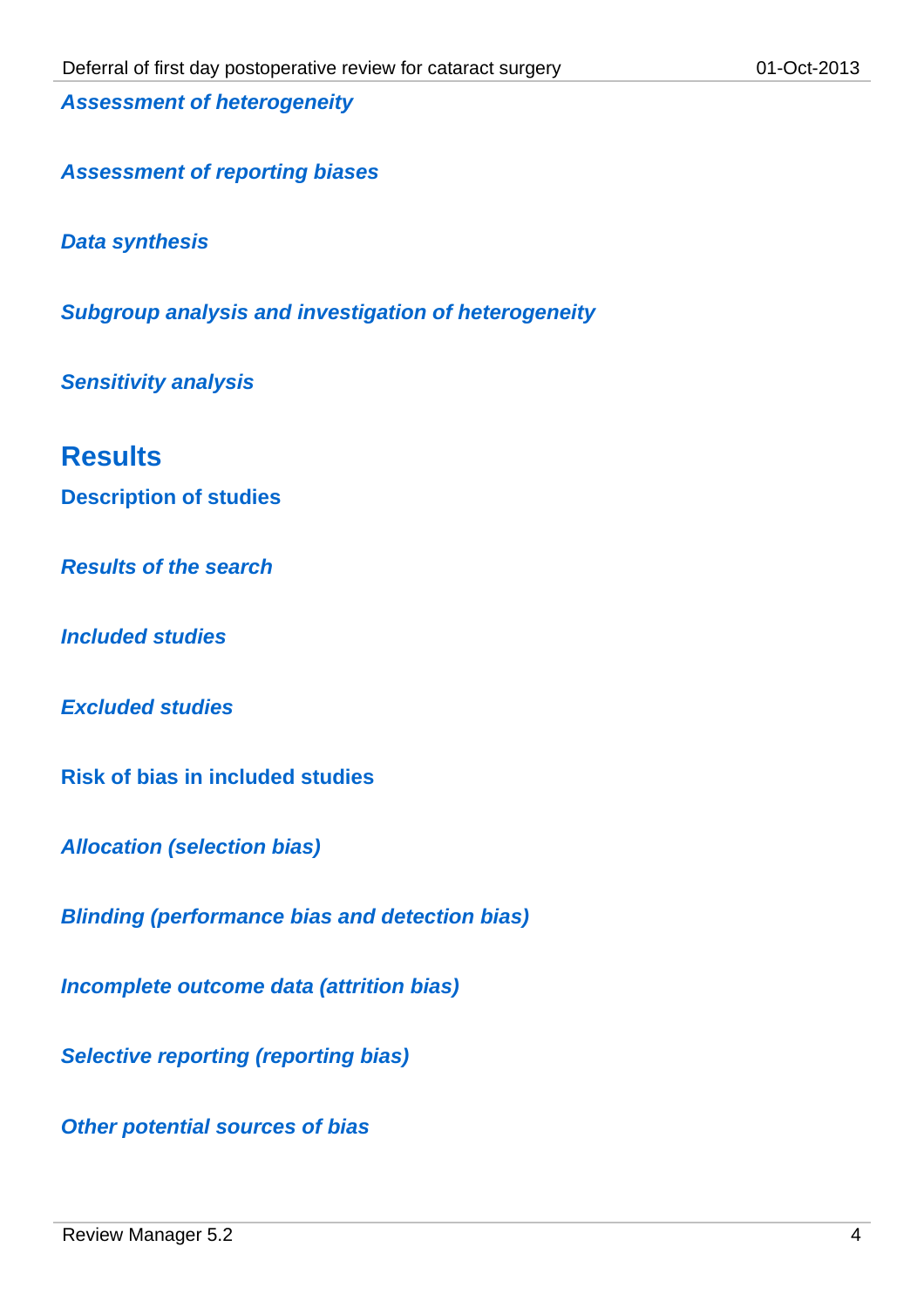# **Discussion**

**Summary of main results**

**Overall completeness and applicability of evidence**

**Quality of the evidence**

**Potential biases in the review process**

**Agreements and disagreements with other studies or reviews**

**Authors' conclusions Implications for practice**

**Implications for research**

**Acknowledgements**

**Contributions of authors**

**Declarations of interest**

**Differences between protocol and review**

**Published notes**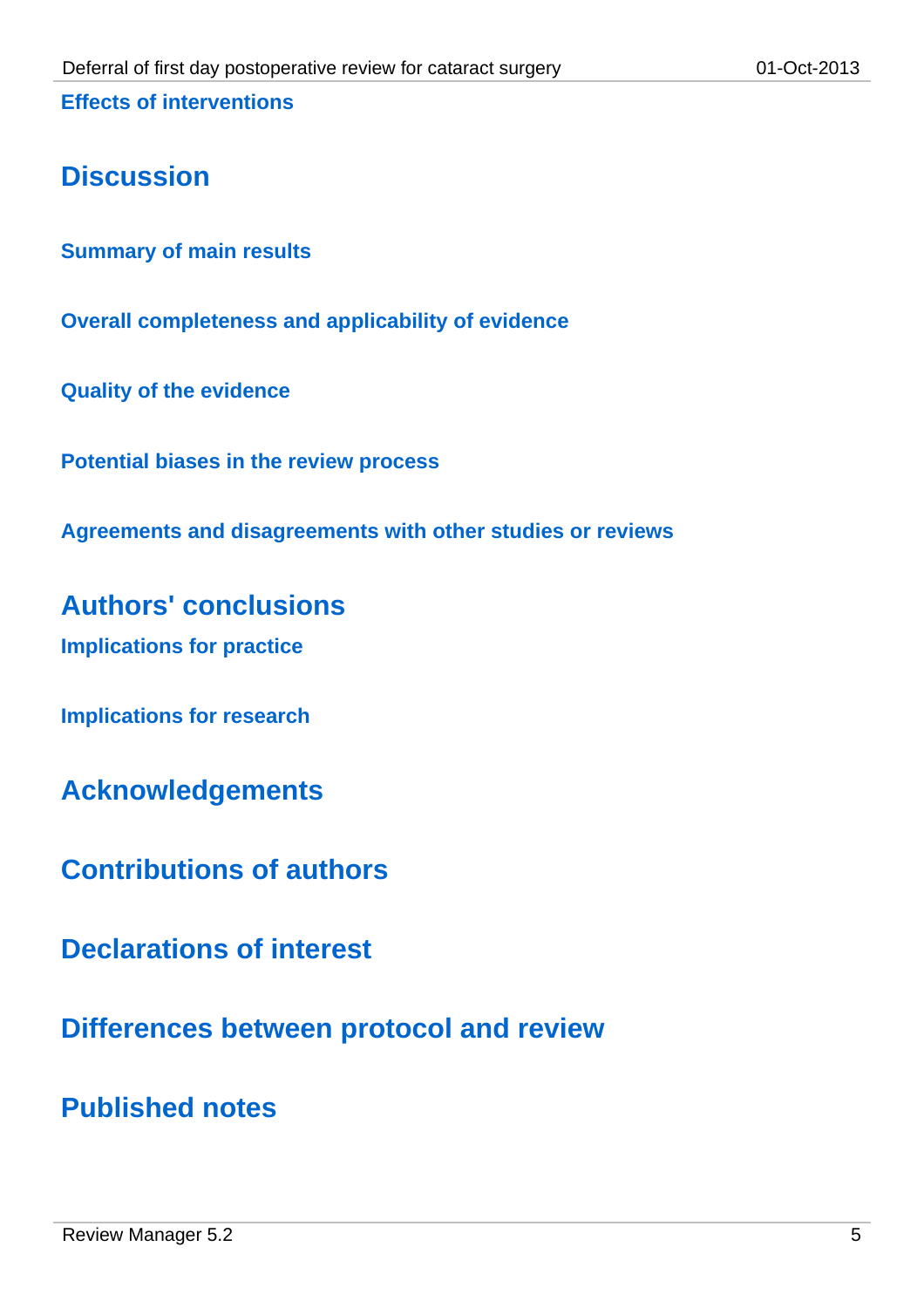# **Characteristics of studies**

#### **Characteristics of included studies**

#### *Chatziralli 2012*

| <b>Methods</b>       | RCT comparing postoperative<br>a) postoperative visual acuity (BCDVA)<br>b) number of unscheduled visits<br>c) complication rates in patients receiving first day versus delayed (2 weeks)<br>postoperative review                                                                                                                                                                                                                                                                                                                                                                                                                                                                                                                                                  |
|----------------------|---------------------------------------------------------------------------------------------------------------------------------------------------------------------------------------------------------------------------------------------------------------------------------------------------------------------------------------------------------------------------------------------------------------------------------------------------------------------------------------------------------------------------------------------------------------------------------------------------------------------------------------------------------------------------------------------------------------------------------------------------------------------|
| <b>Participants</b>  | Country and clinic: General Hospital of Veroia, Greece<br>Patients with age-related cataract undergoing phacoemulsification<br>Demographics of Group 1: age (mean (SD)) 75.4 (7.2), 50.0% female, preop<br>logMAR BCVA (mean (SD)) 0.59 (0.13)<br>Demographics of Group 2: age (mean (SD)) 75.8 (7.0), 45.5% female, preop<br>logMAR BCVA (mean (SD)) 0.63 (0.14)<br>Randomization procedure: random number allocation was used<br>No of patients excluded after randomization: 3/149 in Group 1 and 5/150 in<br>Group 2<br>No of patients lost to follow-up: not reported<br>Blinding of patients: not possible<br>Blinding of outcome assessment: postop reviews were performed by the same<br>team having performed the surgery and by two independent examiners |
| <b>Interventions</b> | Group 1: examination on the first postoperative day and day 14 and 28<br>Group 2: deferral of postoperative controls until day 14 and 28                                                                                                                                                                                                                                                                                                                                                                                                                                                                                                                                                                                                                            |
| <b>Outcomes</b>      | a) BCDVA was 0.06 (0.08) in Group 1 and 0.06 (0.06) in Group 2<br>b) Number of unscheduled visits was 3/146 in Group 1 and 2/145 in Group 2<br>c) Rate of any postoperative complication rate was 9/146 in Group 1 and 10/145<br>in Group 2<br>d) Rate of serious complications was 0/146 in Group 1 and 1/145 in Group 2                                                                                                                                                                                                                                                                                                                                                                                                                                           |
| <b>Notes</b>         | Email sent to author to clarify BCDVA postop<br>Funding of study was not disclosed. No conflict of interests reported                                                                                                                                                                                                                                                                                                                                                                                                                                                                                                                                                                                                                                               |

### Risk of bias table

| <b>Bias</b>                                                  | <b>Authors'</b><br>judgement | <b>Support for judgement</b>                                                                                                                                                                                                         |
|--------------------------------------------------------------|------------------------------|--------------------------------------------------------------------------------------------------------------------------------------------------------------------------------------------------------------------------------------|
| Random sequence generation<br>(selection bias)               | Low risk                     | "Patients were randomly selected from the grand pool of<br>phacoemulsification procedures taking place in the<br>Department; the random selection was based on random<br>numbers allocation, so as to eliminate any selection bias." |
| Allocation concealment<br>(selection bias)                   |                              | Unclear risk   "and were randomized to one of the two postoperative<br>follow-up groups" No further description provided                                                                                                             |
| Blinding of participants and<br>personnel (performance bias) | High risk                    | Not possible to blind patients or personnel as to whether the<br>patients received first day postoperative review or not                                                                                                             |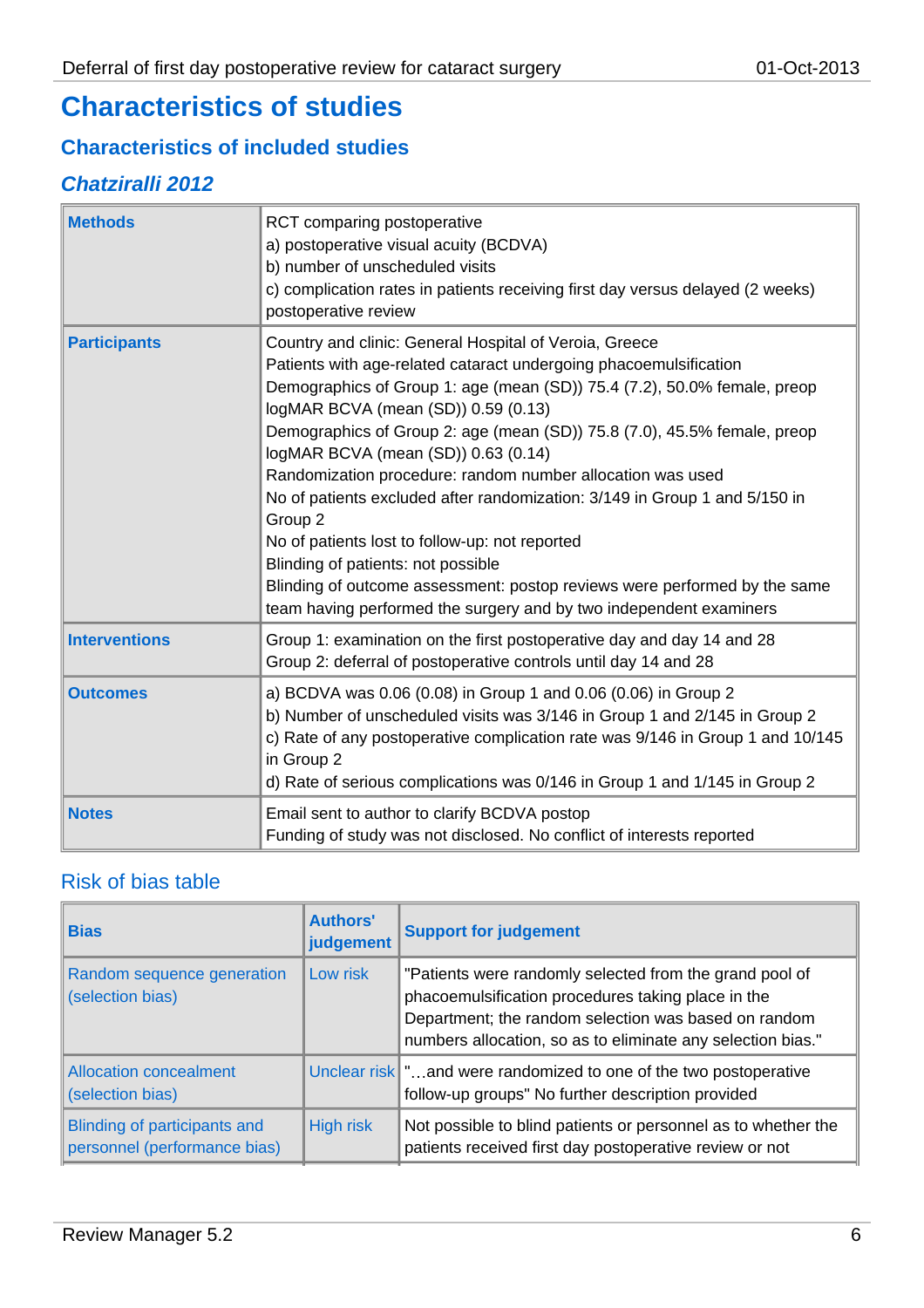| <b>Blinding of outcome</b><br>assessment (detection bias) |              | Unclear risk TAII patients were evaluated by the same team having<br>performed the phacoemulsification procedures and<br>specifically by two indpendent examiners". Not described how<br>disagreement between assessors was handled or if those<br>performing the statistical analyses were blinded |
|-----------------------------------------------------------|--------------|-----------------------------------------------------------------------------------------------------------------------------------------------------------------------------------------------------------------------------------------------------------------------------------------------------|
| Incomplete outcome data<br>(attrition bias)               | Unclear risk | Number of drop-outs or patients lost to follow-up not described                                                                                                                                                                                                                                     |
| Selective reporting (reporting<br>bias)                   | Low risk     | Important outcomes were reported                                                                                                                                                                                                                                                                    |
| Other bias                                                | Low risk     | Not likely to have occured in this study                                                                                                                                                                                                                                                            |

### *Saeed 2007*

| <b>Methods</b>       | <b>RCT</b> comparing<br>a) postoperative visual acuity<br>b) number of unscheduled visits (deduced by reviewer from the number of<br>complications between discharge and the 2 week review)<br>c) postoperative complications in a group receiving 2 hour postop review and in a<br>group where review was deferred 2 weeks                                                                                                                                                                                                                                                                               |
|----------------------|-----------------------------------------------------------------------------------------------------------------------------------------------------------------------------------------------------------------------------------------------------------------------------------------------------------------------------------------------------------------------------------------------------------------------------------------------------------------------------------------------------------------------------------------------------------------------------------------------------------|
| <b>Participants</b>  | Country and clinic: Waterford Regional Hospital, Ireland<br>Patients undergoing phacoemulsification for age-related cataract<br>Demographics of Group 1: age (mean (SD)) 75 (9), 56% women<br>Demographics of Group 2: age (mean (SD)) 74 (10), 64% women<br>Randomization procedure: an independent member of staff randomized patients,<br>no details on procedure provided<br>No of patients excluded after randomization: 0 in Group 1 and 2<br>No of patients lost to follow-up: not reported<br>Blinding of patients: not possible<br>Blinding of outcome assessment: outcome assessors were masked |
| <b>Interventions</b> | Group 1: examination 2 hours postop + 2 weeks postop<br>Group 2: examination was deferred until 2 weeks postop                                                                                                                                                                                                                                                                                                                                                                                                                                                                                            |
| <b>Outcomes</b>      | a) Postoperative VA was 0.27 (0.3) in Group 1 versus 0.24 (0.22) in Group 2<br>b) The number of unscheduled appointments was 7 in Group 1 and 9 in Group 2<br>c) Rate of any postoperative complication was 35/115 in Group 1 and 11/118 in<br>Group 2<br>d) Rate of serious postoperative complications was 0 in both Group 1 and 2                                                                                                                                                                                                                                                                      |
| <b>Notes</b>         | Funding of study was not disclosed. No conflict of interests reported.                                                                                                                                                                                                                                                                                                                                                                                                                                                                                                                                    |

### Risk of bias table

| <b>Bias</b>                                       | <b>Authors'</b><br>judgement | <b>Support for judgement</b>                                                                                         |
|---------------------------------------------------|------------------------------|----------------------------------------------------------------------------------------------------------------------|
| Random sequence generation<br>(selection bias)    | <b>High risk</b>             | "an independent member of the staff in the eye day-ward<br>randomized patients to ". No further description provided |
| <b>Allocation concealment</b><br>(selection bias) | Unclear risk                 | Not described in study                                                                                               |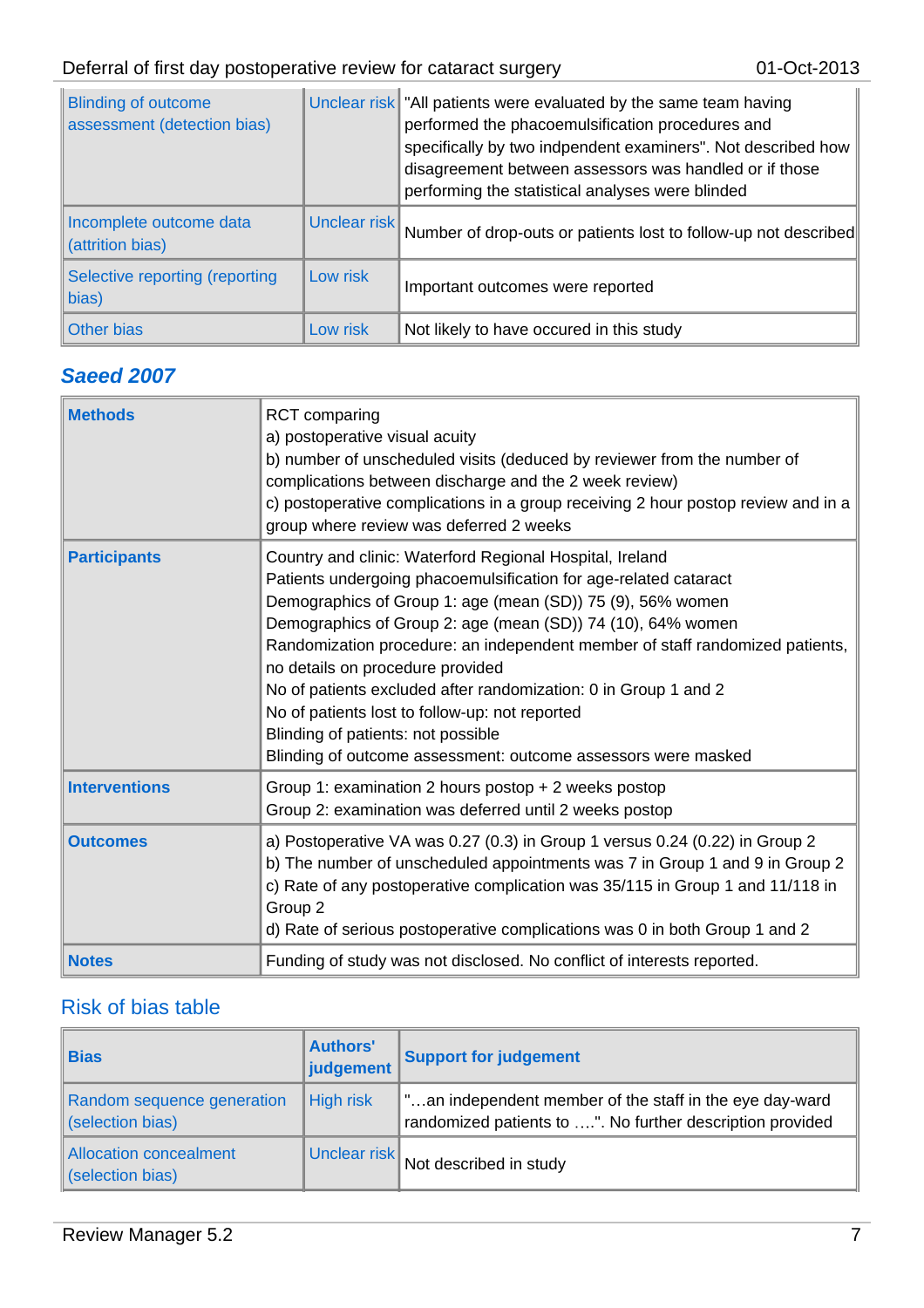| Blinding of participants and<br>personnel (performance bias) | Low risk | "All ophthalmologists performing a review, whether scheduled<br>or unscheduled, were masked to whether patients had an<br>ophthalmic review in the immediate postoperative period"  |
|--------------------------------------------------------------|----------|-------------------------------------------------------------------------------------------------------------------------------------------------------------------------------------|
| <b>Blinding of outcome</b><br>assessment (detection bias)    | Low risk | "All ophthalmologists performing a review, whether scheduled<br>or unscheduled, were masked to whether patients had an<br>ophthalmic review in the immediate postoperative period". |
| Incomplete outcome data<br>(attrition bias)                  |          | Unclear risk Number of drop-outs or patients lost to follow-up was not<br>reported                                                                                                  |
| Selective reporting (reporting<br>bias)                      | Low risk | Important outcomes were reported                                                                                                                                                    |
| Other bias                                                   | Low risk | Not likely to have occured in this study                                                                                                                                            |

## *Tinley 2003*

| <b>Methods</b>       | <b>RCT</b> comparing<br>a) visual outcome<br>b) number of unscheduled appointments<br>c) complication rates in patients randomized to first postop day review or deferral<br>of review 2 weeks postop                                                                                                                                                                                                                                                                                                                                                                                          |
|----------------------|------------------------------------------------------------------------------------------------------------------------------------------------------------------------------------------------------------------------------------------------------------------------------------------------------------------------------------------------------------------------------------------------------------------------------------------------------------------------------------------------------------------------------------------------------------------------------------------------|
| <b>Participants</b>  | Country and clinic: Southhampton University Hospitals Trust, UK<br>Patients with age-related cataract undergoing phacoemulsification<br>Demographics of Group 1: age (mean) 75, 60% women<br>Demographics of Group 2: age (mean) 76, 64% women<br>Randomization procedure: computer generated randomization list for patients<br>having first or second eye surgery<br>No of patients excluded after randomization: 38 patients (10%)<br>No of patients lost to follow-up: not reported<br>Blinding of patients: not possible<br>Blinding of outcome assessment: investigators were not masked |
| <b>Interventions</b> | Group 1: examination on the first postop day and 2 weeks postop<br>Group 2: deferral of examination to 2 weeks postop                                                                                                                                                                                                                                                                                                                                                                                                                                                                          |
| <b>Outcomes</b>      | a) Postoperative VA (logMAR) was 0.29 (0.44) in Group 1 and 0.28 (0.36) in<br>Group 2<br>b) Number of unscheduled appointments was 6/174 in Group 1 and 12/188 in<br>Group 2<br>c) Rate of any postoperative complication was 39/174 in Group 1 and 16/188 in<br>Group 2<br>d) Rate of serious postoperative complications was 2/174 in Group 1 and 2/188<br>in Group 2                                                                                                                                                                                                                        |
| <b>Notes</b>         | Reviewer calculated VA based on information in the paper. VA was best unaided<br>or best with pinhole. Unscheduled appoints were deduced from paper by<br>summarizing complications detected at time points where no postop visit was<br>planned. Complication rate includes complication before 2 weeks and detected at<br>the 2 week postop examination<br>Funding of study or conflict of interests was not reported.                                                                                                                                                                       |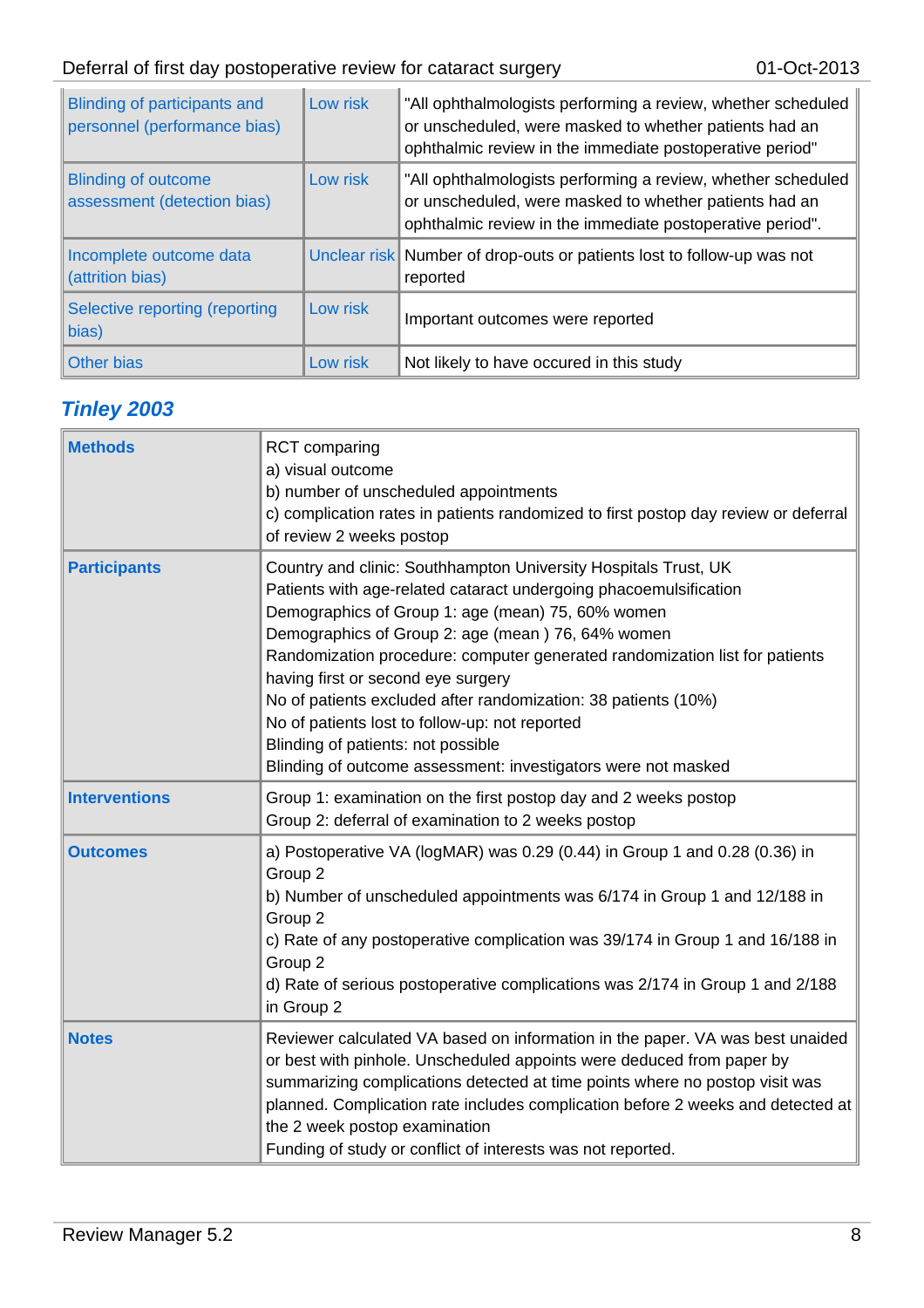#### Risk of bias table

| <b>Bias</b>                                                         | <b>Authors'</b><br>judgement | <b>Support for judgement</b>                                                                                                                                                                                                                                                  |
|---------------------------------------------------------------------|------------------------------|-------------------------------------------------------------------------------------------------------------------------------------------------------------------------------------------------------------------------------------------------------------------------------|
| Random sequence generation<br>(selection bias)                      | Low risk                     | "Two separate block randomised allocatoin lists were<br>generated by computer. One list was for first eye cataract<br>operatoins and the other for second eye operations. The<br>separate allocations were then sealed inside opaque<br>envelopes"                            |
| <b>Allocation concealment</b><br>(selection bias)                   | Low risk                     | "The contents (allocation lists) were unknown to all staff and<br>investigators who dealt with patients"                                                                                                                                                                      |
| <b>Blinding of participants and</b><br>personnel (performance bias) | <b>High risk</b>             | "Once the envelped was opened, the patients, care providers,<br>and investigators were no longer masked to the allocation"                                                                                                                                                    |
| <b>Blinding of outcome</b><br>assessment (detection bias)           | Unclear risk                 | Not described in paper                                                                                                                                                                                                                                                        |
| Incomplete outcome data<br>(attrition bias)                         |                              | Unclear risk 10% withdrew consent after randomisation. It appears that no<br>patients were lost to follow-up. No comparison of drop-outs to<br>remaining population, thus it is not possible to assess whether<br>the high number of drop-outs could have affected the result |
| Selective reporting (reporting<br>bias)                             | Low risk                     | Important outcomes were reported                                                                                                                                                                                                                                              |
| <b>Other bias</b>                                                   | Low risk                     | Not likely to have occured in this study                                                                                                                                                                                                                                      |

*Footnotes*

### **Characteristics of excluded studies**

#### *Ahmed 2002*

| Reason for exclusion | Retrospective, observational study |
|----------------------|------------------------------------|
|                      |                                    |

#### *Allan 1997*

| Reason for exclusion | Retrospective, observational study |
|----------------------|------------------------------------|
|                      |                                    |

#### *Cohen 1998*

| <b>Reason for exclusion</b> | Retrospective, observational study |
|-----------------------------|------------------------------------|
|                             |                                    |

#### *Dinakaran 2000*

| Reason for exclusion | Retrospective, observational study |
|----------------------|------------------------------------|
|                      |                                    |

#### *Herbert 1999*

| Reason for exclusion | Retrospecitive, observational study |
|----------------------|-------------------------------------|
|----------------------|-------------------------------------|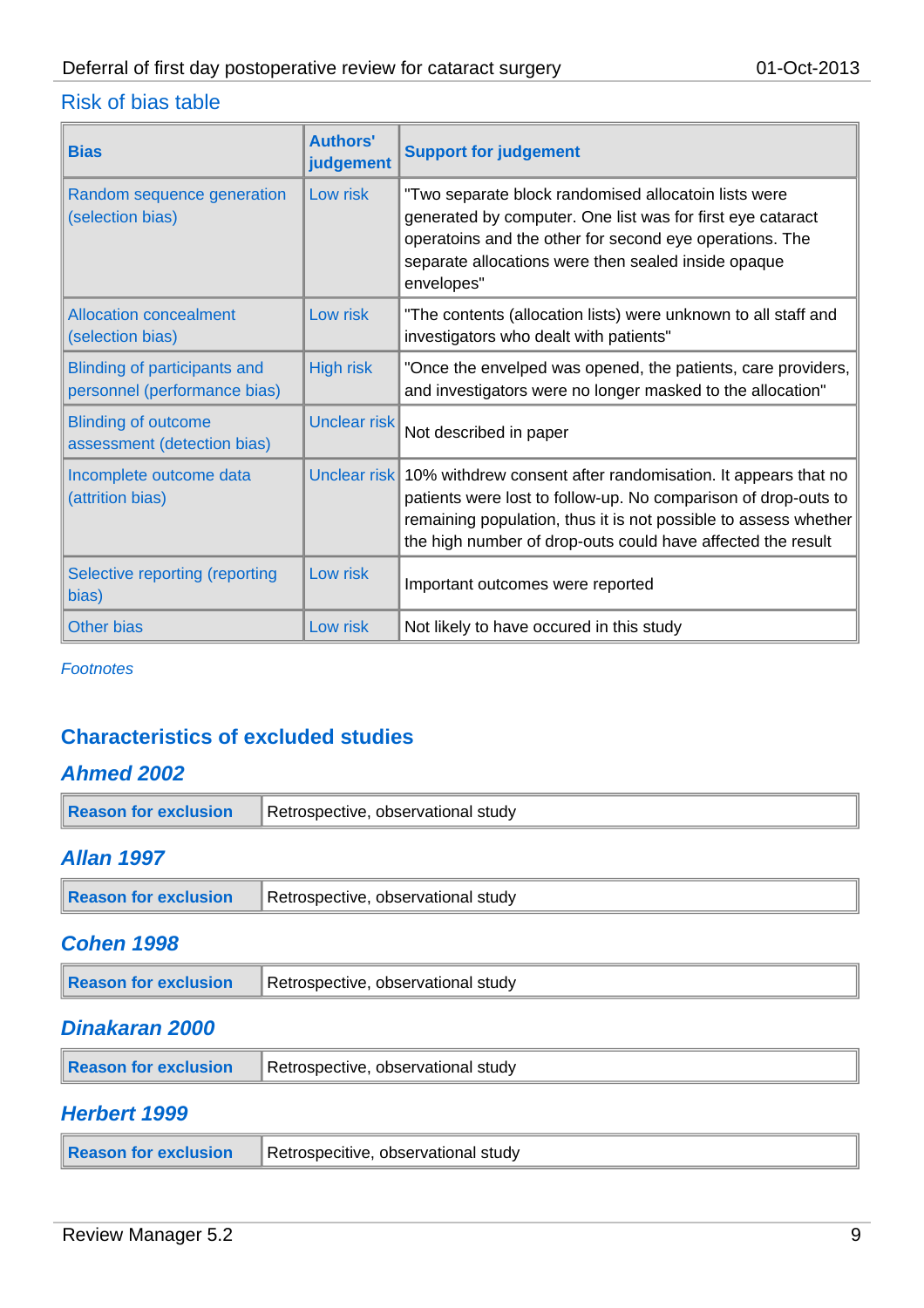#### *Tan 2000*

| Reason for exclusion | Observational study |
|----------------------|---------------------|
|----------------------|---------------------|

#### *Thirumalai 2003*

| Reason for exclusion | Observational study |
|----------------------|---------------------|
| - - - -              |                     |

#### *Tranos 2003*

| Reason for exclusion | <b>Observational study</b> |  |
|----------------------|----------------------------|--|
|                      |                            |  |

#### *Whitefield 1996*

| Reason for exclusion | Observational study |  |
|----------------------|---------------------|--|
|----------------------|---------------------|--|

*Footnotes*

#### **Characteristics of studies awaiting classification**

*Footnotes*

#### **Characteristics of ongoing studies**

*Footnotes*

# **Summary of findings tables**

# **Additional tables**

### **References to studies**

#### **Included studies**

#### *Chatziralli 2012*

*[Other: BMC Research Notes; 5: 333]* [Empty]

#### *Saeed 2007*

*[Other: J Cataract Refract Surg; 33: 1591-1596]* [Empty]

# *Tinley 2003*

*[Other: Br J Ophthalmol; 87: 1350-1355]* [Empty]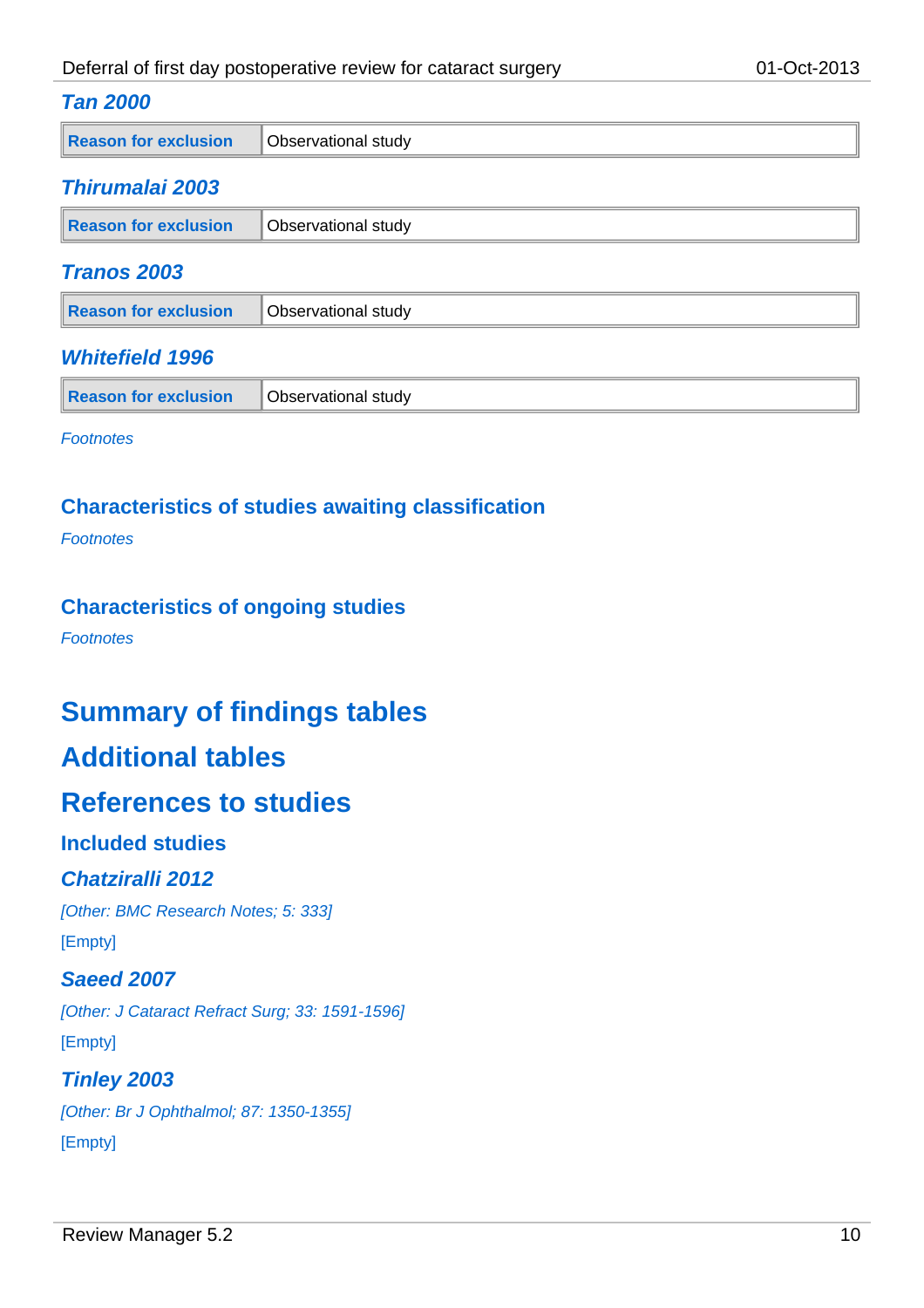#### **Excluded studies**

#### *Ahmed 2002*

*[Other: J Cataract Refract Surg; 22: 100-108]* [Empty]

#### *Allan 1997*

*[Other: Br J Ophthalmol; 81: 548-550]*

[Empty]

#### *Cohen 1998*

*[Other: Eye; 12: 634-636]* [Empty]

#### *Dinakaran 2000*

*[Other: Eye; 14: 364-366]* [Empty]

#### *Herbert 1999*

*[Other: J Cataract Refract Surg; 25: 985-988]* [Empty]

*Tan 2000 [Other: Eye; 14: 53-55]* [Empty]

### *Thirumalai 2003 [Other: J Cataract Refract Surg; 29: 504-507]* [Empty]

*Tranos 2003 [Other: J Cataract Refract Surg; 29: 508-512]* [Empty]

*Whitefield 1996 [Other: Br J Ophthalmol; 80: 148-150]* [Empty]

**Studies awaiting classification**

**Ongoing studies**

# **Other references**

**Additional references**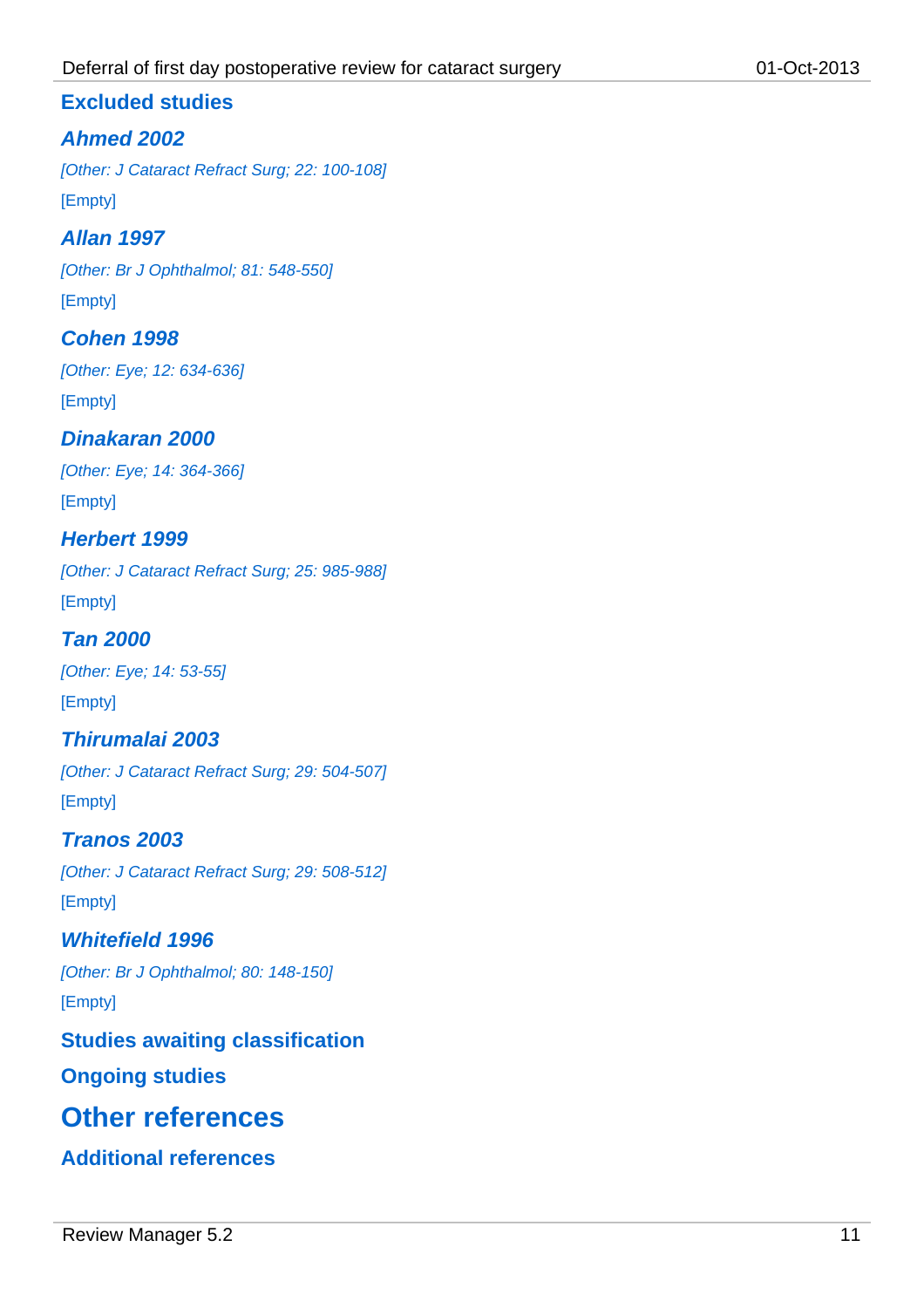#### **Other published versions of this review**

# **Data and analyses**

### **1 Complication rates**

| <b>Outcome or Subgroup</b>                         | <b>Studies</b> | <b>Participa</b><br>nts | <b>Statistical Method</b>                         | <b>Effect Estimate</b> |
|----------------------------------------------------|----------------|-------------------------|---------------------------------------------------|------------------------|
| 1.1 Rate of serious<br>postoperative complications |                | 886                     | Risk Ratio (M-H, Fixed, 95% CI) 1.33 [0.27, 6.64] |                        |
| 1.2 Rate of any postoperative<br>complication rate | 3              | 886                     | Risk Ratio (M-H, Fixed, 95% CI) 0.43 [0.30, 0.61] |                        |

### **2 Final postop visual acuity**

| <b>Outcome or Subgroup</b>                            | <b>Studies</b> | <b>Participa</b><br>nts | <b>Statistical Method</b>              | <b>Effect Estimate</b>             |
|-------------------------------------------------------|----------------|-------------------------|----------------------------------------|------------------------------------|
| 2.1 Postop visual acuity<br>$\log_{10}(log_{10}(MR))$ |                | 886                     | Mean Difference (IV, Fixed,<br>95% CI) | $\left[-0.00\right]$ [-0.02, 0.01] |

### **3 Number of unscheduled visits**

| <b>Outcome or Subgroup</b>               | <b>Studies</b> | <b>Participa</b><br>nts | Statistical Method                                | <b>Effect Estimate</b> |
|------------------------------------------|----------------|-------------------------|---------------------------------------------------|------------------------|
| 3.1 Number of unscheduled<br>$\ $ visits |                | 886                     | Risk Ratio (M-H, Fixed, 95% CI) 0.74 [0.40, 1.37] |                        |

# **Figures**

#### **Figure 1 (Analysis 1.1)**

| Deferral of review                                                                                                     |        | 1rst day postop review |        |       | <b>Risk Ratio</b> | Risk Rati                 |                                                      |
|------------------------------------------------------------------------------------------------------------------------|--------|------------------------|--------|-------|-------------------|---------------------------|------------------------------------------------------|
| Study or Subgroup                                                                                                      | Events | Total                  | Events | Total |                   | Weight M-H, Fixed, 95% CI | M-H, Fixed, 9!                                       |
| Chatziralli 2012                                                                                                       |        | 145                    | 0      | 146   | 19.3%             | 3.02 [0.12, 73.54]        |                                                      |
| Saeed 2007                                                                                                             | 0      | 118                    | 0      | 115   |                   | Not estimable             |                                                      |
| Tinley 2003                                                                                                            |        | 188                    | 2      | 174   | 80.7%             | $0.93$ [0.13, 6.50]       |                                                      |
| Total (95% CI)                                                                                                         |        | 451                    |        |       | 435 100.0%        | 1.33 [0.27, 6.64]         |                                                      |
| Total events                                                                                                           |        |                        | 2      |       |                   |                           |                                                      |
| Heterogeneity: Chi <sup>2</sup> = 0.39, df = 1 (P = 0.53); $P = 0\%$<br>Test for overall effect: $Z = 0.35$ (P = 0.73) |        |                        |        |       |                   |                           | 0 <sup>1</sup><br>0.01<br>Deferral of review<br>Firs |

Forest plot of comparison: 1 Complication rates, outcome: 1.1 Rate of serious postoperative complications.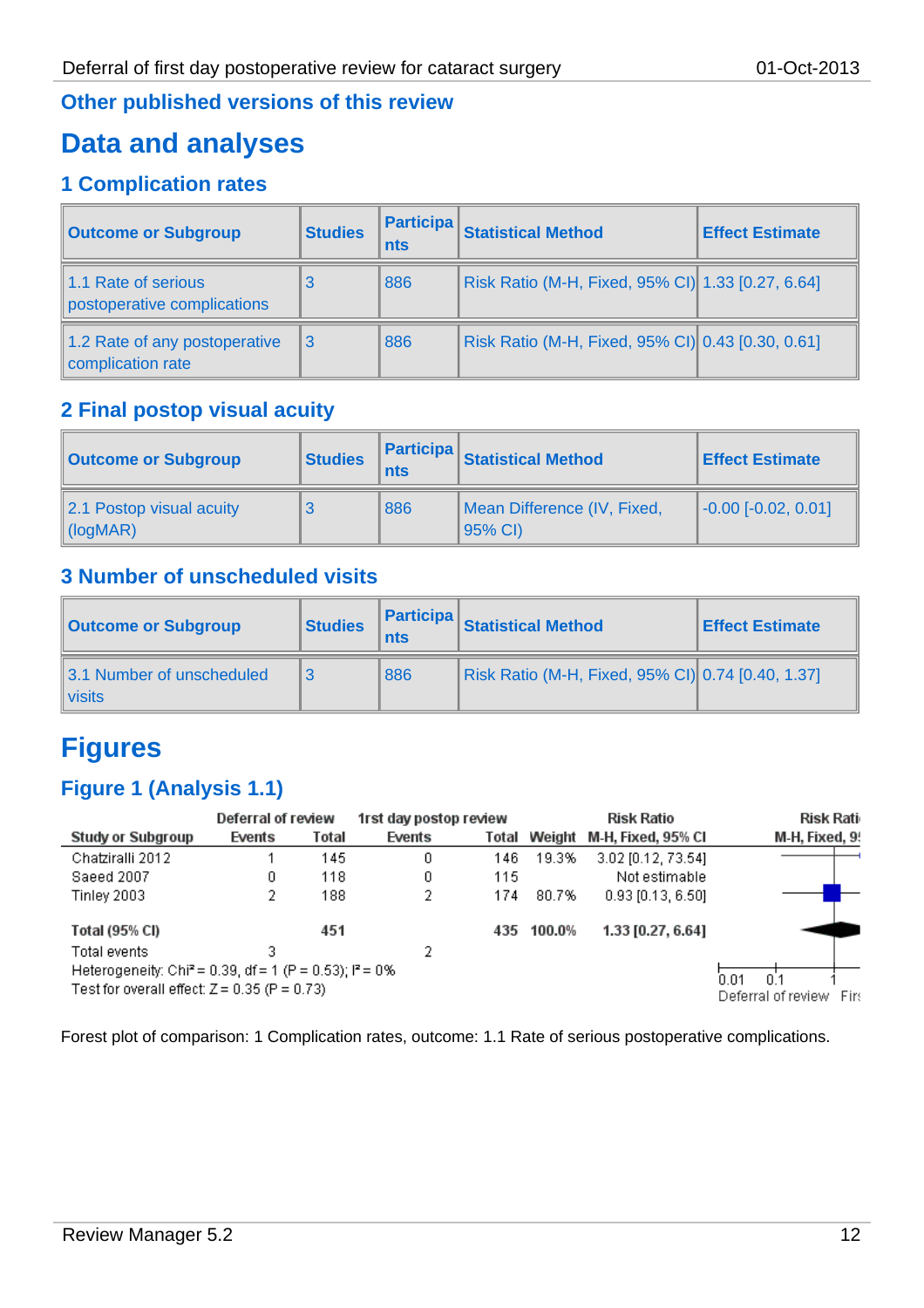|                                                                                                                            | <b>Deferration review</b> |       | Trst day postop review |       |        | KISK KAUO           | <b>KISK F</b>                     |  |
|----------------------------------------------------------------------------------------------------------------------------|---------------------------|-------|------------------------|-------|--------|---------------------|-----------------------------------|--|
| <b>Study or Subgroup</b>                                                                                                   | Events                    | Total | Events                 | Total | Weight | M-H, Fixed, 95% Cl  | M-H, Fixer                        |  |
| Chatziralli 2012                                                                                                           | 10                        | 145   | 9.                     | 146   | 10.6%  | 1.12 [0.47, 2.67]   |                                   |  |
| Saeed 2007                                                                                                                 | 11                        | 118   | 35                     | 115   | 41.7%  | $0.31$ [0.16, 0.57] | ╼                                 |  |
| Tinley 2003                                                                                                                | 16                        | 188   | 39                     | 174   | 47.7%  | $0.38$ [0.22, 0.65] | ╼█╾                               |  |
| Total (95% CI)                                                                                                             |                           | 451   |                        | 435   | 100.0% | $0.43$ [0.30, 0.61] |                                   |  |
| Total events                                                                                                               | 37                        |       | 83.                    |       |        |                     |                                   |  |
| Heterogeneity: Chi <sup>2</sup> = 5.96, df = 2 (P = 0.05); $P = 66\%$<br>Test for overall effect: $Z = 4.60$ (P < 0.00001) |                           |       |                        |       |        |                     | 0.01<br>0.1<br>Deferral of review |  |

Forest plot of comparison1: Complication rates in patients receiving first day postop review versus patients whose postop review was deferred 2 weeks. Complications were assessed at the first postop review, at 2 weeks postop or in the intervening period if patients came back because of complications.

#### **Figure 3 (Analysis 2.1)**

 $\overline{a}$ 

|                                                                                                                         | Deferral of review |      |       | 1rst day postop review |                  |       |        | <b>Mean Difference</b>                  | Mean    |
|-------------------------------------------------------------------------------------------------------------------------|--------------------|------|-------|------------------------|------------------|-------|--------|-----------------------------------------|---------|
| Study or Subgroup                                                                                                       | Mean               | SD   | Total | Mean                   | <b>SD</b>        | Total | Weight | IV, Fixed, 95% CI                       | IV, Fix |
| Chatziralli 2012                                                                                                        | 0.06               | 0.06 | 145   | 0.06                   | 0.08             | 146   | 91.3%  | $0.00$ [-0.02, 0.02]                    |         |
| Saeed 2007                                                                                                              | 0.24               | 0.22 | 118   | 0.27                   | 0.3 <sub>1</sub> | 115   | 5.3%   | $-0.03$ [ $-0.10, 0.04$ ]               |         |
| Tinley 2003                                                                                                             | 0.28               | 0.36 | 188   | 0.29                   | 0.44             | 174   | 3.5%   | $-0.01$ F0.09, 0.071                    |         |
| Total (95% CI)                                                                                                          |                    |      | 451   |                        |                  |       |        | 435 100.0% 0.00 [ 0.02, 0.01]           |         |
| Heterogeneity: Chi <sup>2</sup> = 0.75, df = 2 (P = 0.69); $I^2$ = 0%<br>Test for overall effect: $Z = 0.24$ (P = 0.81) |                    |      |       |                        |                  |       |        | $-0.5$<br>$-0.25$<br>Deferral of reviey |         |

Forest plot of comparison 2: Visual acuity (logMAR) at 2 weeks postop.

### **Figure 4 (Analysis 3.1)**

|                                                                                                                        | Deferral of review |       | 1rst day postop review |       |                                   | <b>Risk Ratio</b>   | <b>Risk F</b> |
|------------------------------------------------------------------------------------------------------------------------|--------------------|-------|------------------------|-------|-----------------------------------|---------------------|---------------|
| <b>Study or Subgroup</b>                                                                                               | Events             | Total | Events                 | Total | Weight                            | M-H, Fixed, 95% Cl  | M-H, Fixed    |
| Chatziralli 2012                                                                                                       | 2                  | 145   | 3                      | 146   | 13.3%                             | $0.67$ [0.11, 3.96] |               |
| Saeed 2007                                                                                                             | g                  | 118   |                        | 115   | 31.5%                             | 1.25 [0.48, 3.25]   |               |
| Tinley 2003                                                                                                            | 6                  | 188   | 12                     | 174   | 55.3%                             | $0.46$ [0.18, 1.21] |               |
| Total (95% CI)                                                                                                         |                    | 451   |                        | 435   | 100.0%                            | $0.74$ [0.40, 1.37] |               |
| Total events                                                                                                           | 17                 |       | 22                     |       |                                   |                     |               |
| Heterogeneity: Chi <sup>2</sup> = 2.11, df = 2 (P = 0.35); $P = 5\%$<br>Test for overall effect: $Z = 0.96$ (P = 0.34) |                    |       |                        |       | 0.01<br>O 1<br>Deferral of review |                     |               |

Forest plot of comparison 3: Number of unscheduled visits between surgery and 2 weeks postop.

# **Sources of support**

#### **Internal sources**

• No sources of support provided

#### **External sources**

• No sources of support provided